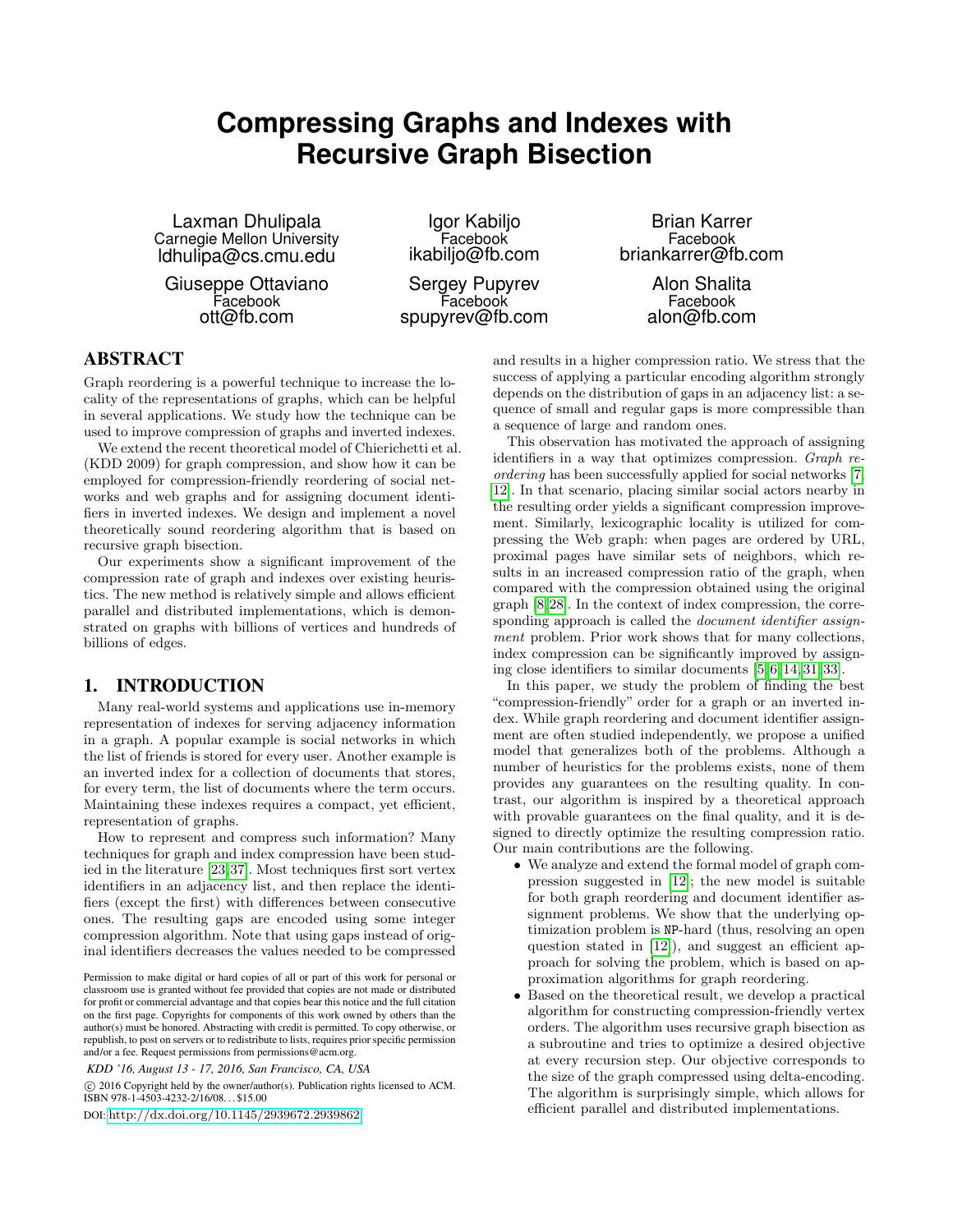• Finally, we perform an extensive set of experiments on a collection of large real-world graphs, including social networks, web graphs, and search indexes. The experiments indicate that our new method outperforms the state-of-the-art graph reordering techniques, improving the resulting compression ratio. Our implementation is highly scalable and is able to process a billionvertex graph in a few hours.

The paper is organized as follows. We first discuss existing approaches for graph reordering, assigning document identifiers, and the most popular encoding schemes for graph and index representation (Section [2\)](#page-1-0). Then we consider algorithmic aspects of the underlying optimization problem. We analyze the models for graph compression suggested by Chierichetti et al. [\[12\]](#page-9-3) and suggest our generalization in Section [3.1.](#page-2-0) Next, in Section [3.2,](#page-3-0) we examine existing theoretical techniques for the graph reordering problem and use the ideas to design a practical algorithm. A detailed description of the algorithm along with the implementation details is presented in Section [4,](#page-3-1) which is followed by experimental Section [5.](#page-4-0) We conclude the paper with the most promising future directions in Section [6.](#page-8-0)

# <span id="page-1-0"></span>2. RELATED WORK

There exists a rich literature on graph and index compression, that can be roughly divided into three categories: (1) structural approaches that find and merge repeating graph patterns (e.g., cliques), (2) encoding adjacency data represented by a list of integers given some vertex/document order, and (3) finding a suitable order of graph vertices. Our focus is on the ordering techniques. We discuss the existing approaches for graph reordering, followed by an overview of techniques for document identifier assignment. Since many integer encoding algorithms can benefit from such a reordering, we also outline the most popular encoding schemes.

#### *Graph Reordering.*

Among the first approaches for compressing large-scale graphs is a work by Boldi and Vigna [\[8\]](#page-9-4), who compress web graphs using a lexicographical order of the URLs. Their compression method relies on two properties: locality (most links lead to pages within the same host) and similarity (pages on the same host often share the same links). Later Apostolico and Drovandi [\[2\]](#page-9-11) suggest one of the first ways to compress a graph assuming no a priori knowledge of the graph. The technique is based on a breadth-first traversal of the graph vertices and achieves a better compression rate using an entropy-based encoding.

Chierichetti et al. [\[12\]](#page-9-3) consider the theoretical aspect of the reordering problem motivated by compressing social networks. They develop a simple but practical heuristic for the problem, called shingle ordering. The heuristic is based on obtaining a fingerprint of the neighbors of a vertex and positioning vertices with identical fingerprints close to each other. If the fingerprint can capture locality and similarity of the vertices, then it can be effective for compression. This approach is also called minwise hashing and is originally applied by Broder [\[9\]](#page-9-12) for finding duplicate web pages.

Boldi et al. [\[7\]](#page-9-2) suggest a reordering algorithm, called Layered Label Propagation, to compress social networks. The algorithm is built on a scalable graph clustering technique by label propagation [\[27\]](#page-9-13). The idea is to assign a label for every vertex of a graph based on the labels of its neighbors.

The process is executed in rounds until no more updates take place. Since the standard label propagation described in [\[27\]](#page-9-13) tends to produce a giant cluster, the authors of [\[7\]](#page-9-2) construct a hierarchy of clusters. The vertices of the same cluster are then placed together in the final order.

The three-step multiscale paradigm is often employed for the graph ordering problems. First, a sequence of coarsened graphs, each approximating the original graph but having a smaller size, is created. Then the problem is solved on the coarsest level by an exhaustive search. Finally, the process is reverted by an uncoarsening procedure so that a solution for every graph in the sequence is based on the solution for a previous smaller graph. Safro and Temkin [\[30\]](#page-9-14) employ the algebraic multigrid methodology in which the sequence of coarsened graphs is constructed using a projection of graph Laplacians into a lower-dimensional space.

Spectral methods have also been successfully applied to graph ordering problems [\[19\]](#page-9-15). Sequencing the vertices is done by sorting them according to corresponding elements of the second smallest eigenvector of graph Laplacian (also called the Fiedler vector). It is known that the order yields the best non-trivial solution to a relaxation of the quadratic graph ordering problem, and hence, it is a good heuristic for computing linear arrangements.

Recently Lim et al. [\[22\]](#page-9-16) present another technique, called SlashBurn. Their method constructs a permutation of graph vertices so that its adjacency matrix is comprised of a few nonzero blocks. Such dense blocks are easier to encode, which is beneficial for compression.

In our experiments, we compare our new algorithm with all of the methods, which are either easy to implement, or come with the source code provided by the authors.

#### *Document Identifier Assignment.*

Several papers study how to assign document identifiers in a document collection for better compression of an inverted index. A popular idea is to perform a clustering on the collection and assign close identifiers to similar documents. Shieh et al. [\[31\]](#page-9-9) propose a reassignment heuristic motivated by the maximum travelling salesman problem (TSP). The heuristic computes a pairwise similarity between every pairs of documents (proportional to the number of shared terms), and then finds the longest path traversing the documents in the graph. An alternative algorithm calculating cosine similarities between documents is suggested by Blandford and Blelloch [\[6\]](#page-9-7). Both methods are computationally expensive and are limited to fairly small datasets. The similarity-based approach is later improved by Blanco and Barreiro [\[5\]](#page-9-6) and by Ding et al. [\[14\]](#page-9-8), who make it scalable by reducing the size of the similarity graph, respectively through dimensionality reduction and locality sensitive hashing.

The approach by Silvestri [\[33\]](#page-9-10) simply sorts the collection of web pages by their URLs and then assigns document identifiers according to the order. The method performs very well in practice and is highly scalable but it does not generalize to document collections that do not have URL-like identifiers.

#### *Encoding Schemes.*

Our algorithm is not tailored specifically for an encoding scheme; any method that can take advantage of lists with higher local density (clustering) should benefit from the reordering. For our experiment we choose a few encoding schemes that represent the state-of-the-art.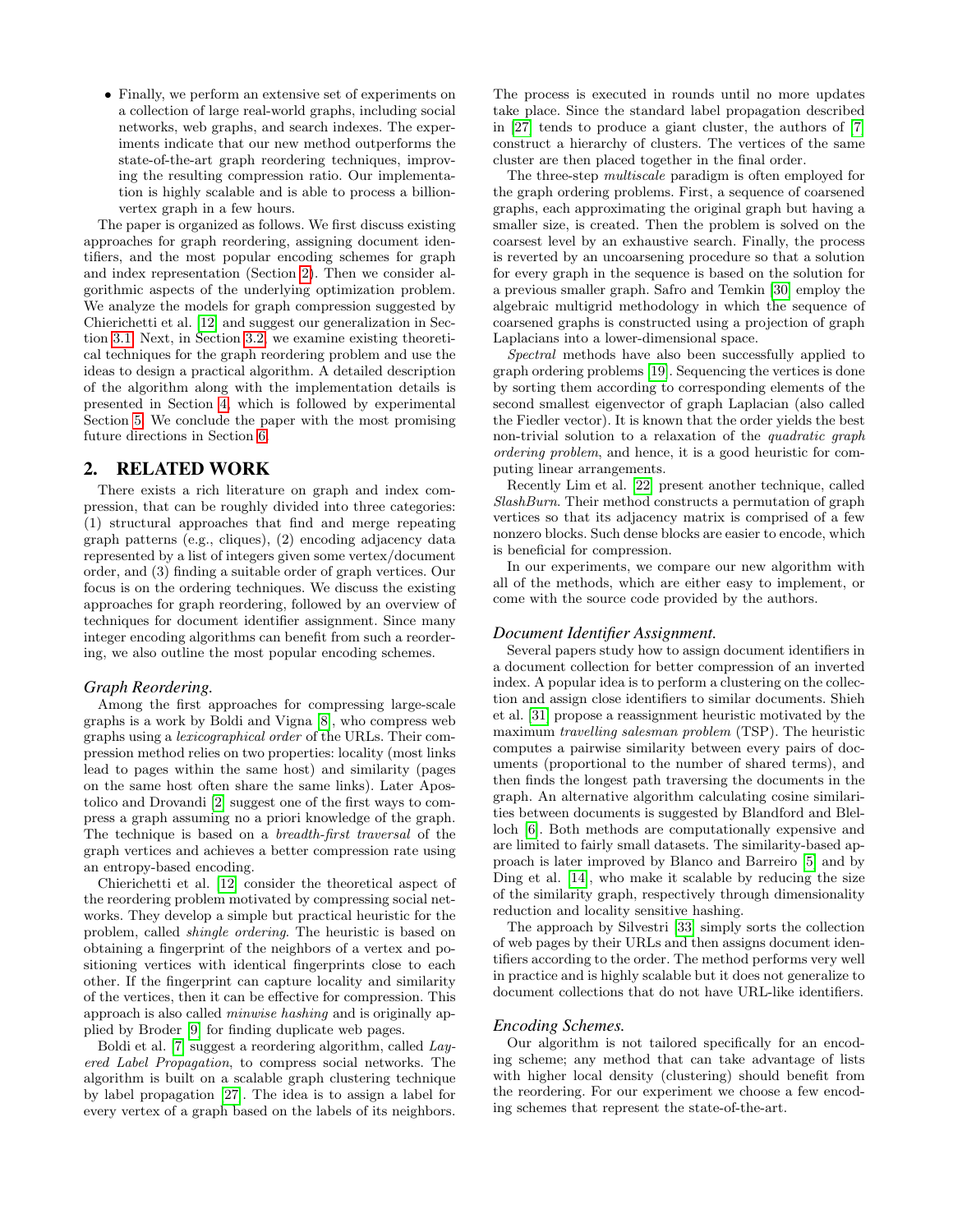Most graph compression schemes build on delta-encoding, that is, sorting the adjacency lists (posting lists in the inverted indexes case) so that the gaps between consecutive elements are positive, and then encoding these gaps using a variable-length integer code. The WebGraph framework adds the ability to copy portions of the adjacency lists from other vertices, and has special cases for runs of consecutive integers. Introduced in 2004 by Boldi and Vigna [\[8\]](#page-9-4), it is still widely used to compress web graphs and social networks.

Inverted indexes are usually compressed with more specialized techniques in order to enable fast skipping, which enables efficient list intersection. We perform our experiments with Partitioned Elias-Fano and Binary Interpolative Coding. The former, introduced by Ottaviano and Venturini [\[25\]](#page-9-17), provides one of the best compromise between decoding speed and compression ratio. The latter, introduced by Moffat and Stuiver [\[24\]](#page-9-18), has the highest compression ratio in the literature, with the trade-off of slower decoding by several times. Both techniques directly encode monotone lists, without going through delta-encoding.

## 3. ALGORITHMIC ASPECTS

Graph reordering is a combinatorial optimization problem with a goal to find a linear layout of an input graph so that a certain objective function (referred to as a cost function or just cost) is optimized. A linear layout of a graph  $G = (V, E)$ with  $n = |V|$  vertices is a bijection  $\pi : V \to \{1, \ldots, n\}$ . A layout is also called an order, an arrangement, or a numbering of the vertices. In practice it is desirable that "similar" vertices of the graph are "close" in  $\pi$ . This leads to a number of problems that we define next.

The minimum linear arrangement (MLA) problem is to find a layout  $\pi$  so that

$$
\sum_{(u,v)\in E}|\pi(u)-\pi(v)|
$$

is minimized. This is a classical NP-hard problem [\[17\]](#page-9-19), which is known to be APX-hard under Unique Games Conjecture [\[13\]](#page-9-20), that is, it is unlikely that an efficient approximation algorithm exists. See [\[26\]](#page-9-21) for a survey of results on MLA.

A closely related problem is minimum logarithmic arrangement (MLogA) in which the goal is to minimize

$$
\sum_{(u,v)\in E} \log |\pi(u) - \pi(v)|.
$$

Here and in the following we denote  $\log(x) = 1 + \lfloor \log_2(x) \rfloor$ , that is, the number of bits needed to represent an integer  $x$ . The problem is also NP-hard, and one can show that the optimal solutions of MLA and MLogA are different on some graphs [\[12\]](#page-9-3). In practice a graph is represented as an adjacency list using an encoding scheme; hence, the gaps induced by consecutive neighbors of a vertex are important for compression. For this reason, the minimum logarithmic gap arrangement (MLogGapA) problem is introduced [\[12\]](#page-9-3). For a vertex  $v \in V$  of degree k and an order  $\pi$ , consider the neighbors  $out(v) = (v_1, \ldots, v_k)$  of v such that  $\pi(v_1)$  <  $\cdots < \pi(v_k)$ . Then the cost compressing the list *out*(*v*) under  $\pi$  is related to  $f_{\pi}(v, out(v)) = \sum_{i=1}^{k-1} \log |\pi(v_{i+1}) - \pi(v_i)|$ . MLogGapA consists in finding an order  $\pi$ , which minimizes

$$
\sum_{v \in V} f_{\pi}(v,out(v)).
$$

To the best of our knowledge, MLogA and MLogGapA are introduced quite recently by Chierichetti et al. [\[12\]](#page-9-3). They show that MLogA is NP-hard but left the computational complexity of MLogGapA open. Since the latter problem is arguably more important for applications, we address the open question of complexity of the problem.

#### <span id="page-2-1"></span>THEOREM 1. MLOGGAPA is NP-hard.

PROOF. We prove the theorem by using the hardness of MLogA, which is known to be NP-hard [\[12\]](#page-9-3). Let  $G = (V, E)$ be an instance of MLogA. We build a bipartite graph  $G' =$  $(V', E')$  by splitting every edge of E by a degree-2 vertex. Formally, we add |E| new vertices so that  $V' = V \cup U$ , where  $V = \{v_1, \ldots, v_n\}$  and  $U = \{u_1, \ldots, u_m\}$ . For every edge  $(a, b) \in E$ , we have two edges in E', that is,  $(a, u_i)$  and  $(b, u_i)$  for some  $1 \leq i \leq m$ . Next we show that an optimal solution for MLOGGAPA on  $G'$  yields an optimal solution for MLogA on  $G$ , which proves the claim of the theorem.

Let  $R$  be an optimal order of  $V'$  for MLOGGAPA. Observe that without loss of generality, the vertices of  $V$  and  $U$ are separated in R, that is,  $R = (v_{i_1}, \ldots, v_{i_n}, u_{j_1}, \ldots, u_{j_m}).$ Otherwise, the vertices can be reordered so that the total objective is not increased. To this end, we "move" all the vertices of  $V$  to the left of  $R$  by preserving their relative order. It is easy to see that the gaps between vertices of V and the gaps between vertices of  $U$  can only decrease.

Now the cost of MLogGapA on G is

$$
\sum_{v \in V} f_{\pi_u}(v, out(v)) + \sum_{u \in U} f_{\pi_v}(u, out(u)),
$$

where  $\pi_u = (u_{j_1}, \ldots, u_{j_m})$  and  $\pi_v = (v_{i_1}, \ldots, v_{i_n})$ . Notice that the second term of the sum depends only on the order  $\pi_v$  of the vertices in V, and it equals to the cost of MLogA for graph  $G$ . Since  $R$  is optimal for MLOGGAPA, the order  $\pi_v = (v_{i_1}, \ldots, v_{i_n})$  is also optimal for MLogA.

Most of the previous works consider the MLogA problem for graph compression, and the algorithms are not directly suitable for index compression. Contrarily, an inverted index is generally represented by a directed graph (with edges from terms to documents), which is not captured by the MLogGapA problem, which is introduced for undirected graphs. In the following, we suggest a model, which generalizes both MLogA and MLogGapA and better expresses graph and index compression.

# <span id="page-2-0"></span>3.1 Model for Graph and Index Compression

Intuitively, our new model is a bipartite graph comprising of query and data vertices. A query vertex might correspond to an actor in a social network or to a term in an inverted index. Data vertices are an actor's friends or documents containing the term, respectively. The goal is to find a layout of data vertices.

Formally, let  $G = (Q \cup \mathcal{D}, E)$  be an undirected unweighted bipartite graph with disjoint sets of vertices  $Q$  and  $D$ . We denote  $|\mathcal{D}| = n$  and  $|E| = m$ . The goal is to find a permutation,  $\pi$ , of data vertices,  $\mathcal{D}$ , so that the following objective is minimized:

$$
\sum_{q \in \mathcal{Q}} \sum_{i=1}^{\deg_q - 1} \log(\pi(u_{i+1}) - \pi(u_i)),
$$

where  $\deg_q$  is the degree of query vertex  $q \in \mathcal{Q}$ , and  $q$ 's neighbors are  $\{u_1, \ldots, u_{deg_q}\}\$  with  $\pi(u_1) < \cdots < \pi(u_{deg_q})$ .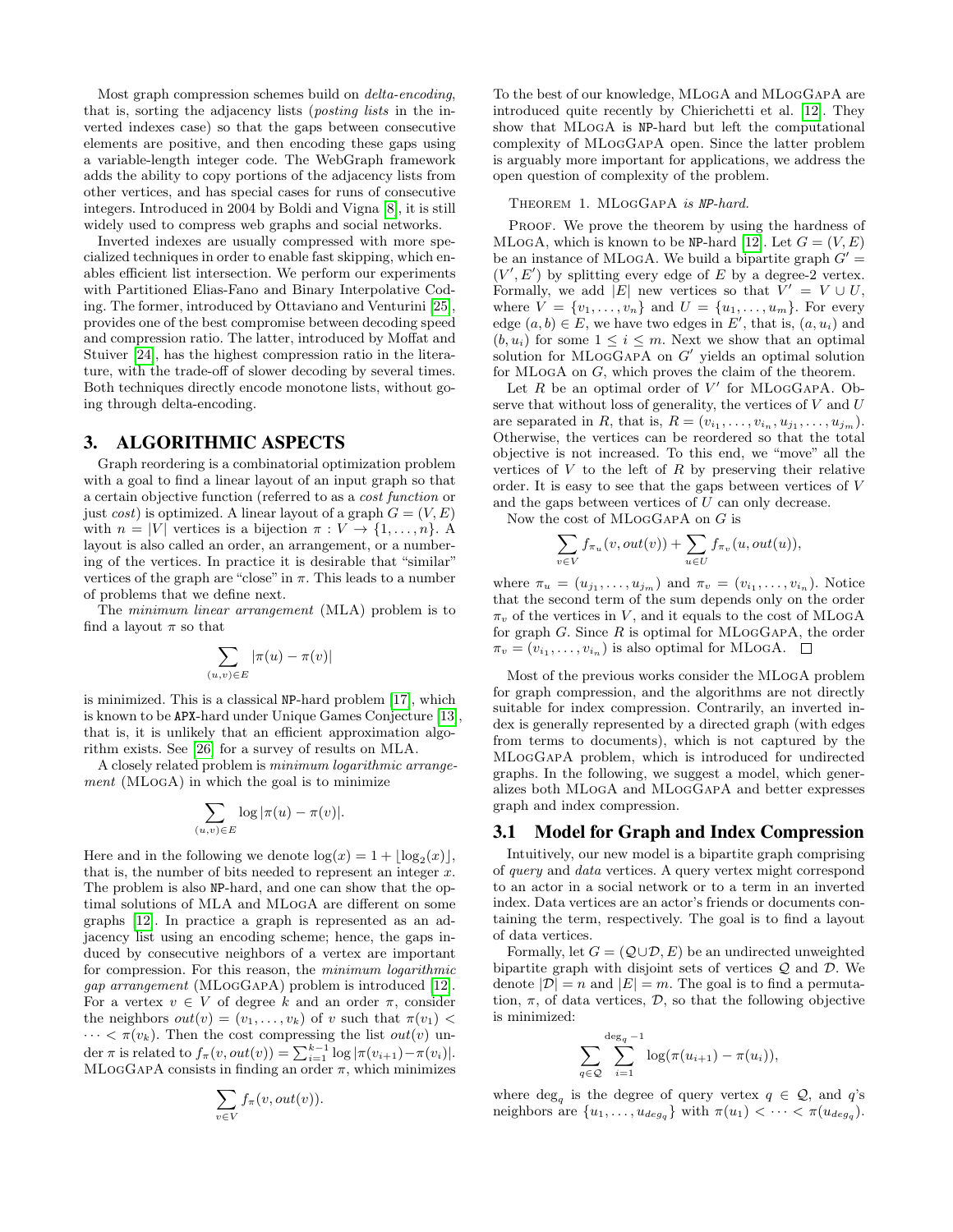Note that the objective is closely related to minimizing the number of bits needed to store a graph or an index represented using the delta-encoding scheme. We call the optimization problem bipartite minimum logarithmic arrangement (BIMLOGA), and the corresponding cost averaged over the number of gaps LogGap.

Note that BiMLogA is different from MLogGapA in that the latter does not differentiate between data and query vertices (that is, every vertex is query and data in MLogGapA), which is unrealistic in some applications. It is easy to see that the new problem generalizes both MLogA and MLogGapA: to model MLogA, we add a query vertex for every edge of the input graph, as in the proof of Theorem [1;](#page-2-1) to model MLogGapA, we add a query for every vertex of the input graph; see Figure [1.](#page-3-2) Moreover, the new approach can be naturally applied for compressing directed graphs; to this end, we only consider gaps induced by outgoing edges of a vertex. Clearly, given an algorithm for BiMLogA, we can easily solve both MLogA and MLogGapA. Therefore, we focus on this new problem in the next sections.

<span id="page-3-2"></span>

Figure 1: Modeling of MLogA and MLogGapA with a bipartite graph with query (red) and data (blue) vertices.

How can one solve the above ordering problems? Next we discuss the existing theoretical approaches for solving graph ordering problems. We focus on approximation algorithms, that is, efficient algorithms for NP-hard problems that produce sub-optimal solutions with provable quality.

#### <span id="page-3-0"></span>3.2 Approximation Algorithms

To the best of our knowledge, no approximation algorithms exist for the new variants of the graph ordering problem. However, a simple observation shows that every algorithm has approximation factor  $\mathcal{O}(\log n)$ . Note that the cost of a gap between  $u \in \mathcal{D}$  and  $v \in \mathcal{D}$  in BIMLOGA cannot exceed log n, as  $|\pi(v) - \pi(u)| \leq n$  for every permutation  $\pi$ . On the other hand, the cost of a gap is at least 1. Therefore, an arbitrary order of vertices yields a solution with the cost, which is at most  $\log n$  times greater than the optimum.

In contrast, the well-studied MLA does not admit such a simple approximation and requires more involved algorithms. We observe that most of the existing algorithms for MLA and related ordering problems employ the divide-andconquer approach; see Algorithm [1.](#page-3-3) Such algorithms partition the vertex set into two sets of roughly equal size, compute recursively an order of each part, and "glue" the orderings of the parts together. The crucial part is graph bisection or more generally balanced graph partitioning, if the graph is split into more than two parts.

The first non-trivial approximation algorithm for MLA follows the above approach. Hancen [\[18\]](#page-9-22) proves that Algo-rithm [1](#page-3-3) yields an  $\mathcal{O}(\alpha \log n)$ -approximation for MLA, where  $\alpha$  indicates how close is the solution of the first step (bisection of  $G$ ) to the optimum. Later, Charikar et al. [\[11\]](#page-9-23) shows that a tighter analysis is possible, and the algorithm <span id="page-3-3"></span>**Input:** graph  $G$ 

- 1. Find a bisection  $(G_1, G_2)$  of  $G$ ;
- 2. Recursively find linear arrangements for  $G_1$  and  $G_2$ ;
- 3. Concatenate the resulting orderings;

Algorithm 1: Graph Reordering using Graph Bisection

is in fact  $\mathcal{O}(\alpha)$ -approximation for d-dimensional MLA. Currently,  $\alpha = \mathcal{O}(\sqrt{\log n})$  is the best known bound [\[3\]](#page-9-24). Subsequently, the idea of Algorithm [1](#page-3-3) is employed by Even et al. [\[15\]](#page-9-25), Rao and Richa [\[29\]](#page-9-26), and Charikar et al. [\[10\]](#page-9-27) for composing approximation algorithms for MLA. The techniques use the recursive divide-and-conquer approach and utilize a spreading metric by solving a linear program with an exponential number of constraints.

Inspired by the algorithms, we design a practical approach for the BiMLogA problem. While solving a linear program is not feasible for large graphs, we utilize recursive graph partitioning in designing the algorithm. Next we describe all the steps and provide implementation-specific details.

# <span id="page-3-1"></span>4. COMPRESSION-FRIENDLY GRAPH RE-ORDERING

Assume that the input is an undirected bipartite graph  $G = (Q \cup \mathcal{D}, E)$ , and the goal is to compute an order of  $\mathcal{D}$ . On a high level, our algorithm is quite simple; see Algorithm [1.](#page-3-3)

The reordering method is based on the graph bisection problem, which asks for a partition of graph vertices into two sets of equal cardinality so as to minimize an objective function. Given an input graph G with  $|\mathcal{D}| = n$ , we apply the bisection algorithm to obtain two disjoint sets  $V_1, V_2 \subseteq \mathcal{D}$  with  $|V_1| = |n/2|$  and  $|V_2| = [n/2]$ . We shall lay out  $V_1$  on the set  $\{1, ..., \lfloor n/2 \rfloor\}$  and lay out  $V_2$  on the set  $\{\lceil n/2 \rceil, ..., n\}$ . Thus, we have divided the problem into two problems of half the size, and we recursively compute good layouts for the graphs induced by  $V_1$  and  $V_2$ , which we call  $G_1$  and  $G_2$ , respectively. Of course, when there is only one vertex in  $G$ , the order is trivial.

How to bisect the vertices of the graph? We use a graph bisection method, similar to the popular Kernighan-Lin heuris-tic [\[20\]](#page-9-28); see Algorithm [2.](#page-4-1) Initially we split  $D$  into two sets,  $V_1$  and  $V_2$ , and define a computational cost of the partition, which indicates how "compression-friendly" the partition is. Next we exchange pairs of vertices in  $V_1$  and  $V_2$  trying to improve the cost. To this end we compute, for every vertex  $v \in \mathcal{D}$ , the *move gain*, that is, the difference of the cost after moving  $v$  from its current set to another one. Then the vertices of  $V_1$   $(V_2)$  are sorted in the decreasing order of the gains to produce list  $S_1$  ( $S_2$ ). Finally, we traverse the lists  $S_1$  and  $S_2$  in the order and exchange the pairs of vertices, if the sum of their move gains is positive. Note that unlike classical graph bisection heuristics [\[16,](#page-9-29)[20\]](#page-9-28), we do not update move gains after every swap. The process is repeated until the convergence criterion is met (no swapped vertices) or the maximum number of iterations is reached.

To initialize the bisection, we consider the following two alternatives. A simple approach is to arbitrarily split  $\mathcal D$  into two equal-sized sets. Another approach is based on shingle ordering (minwise hashing) suggested in [\[12\]](#page-9-3). To this end, we order the vertices as described in [\[12\]](#page-9-3) and assign the first  $\lfloor n/2 \rfloor$  vertices to  $V_1$  and the last  $\lfloor n/2 \rfloor$  to  $V_2$ .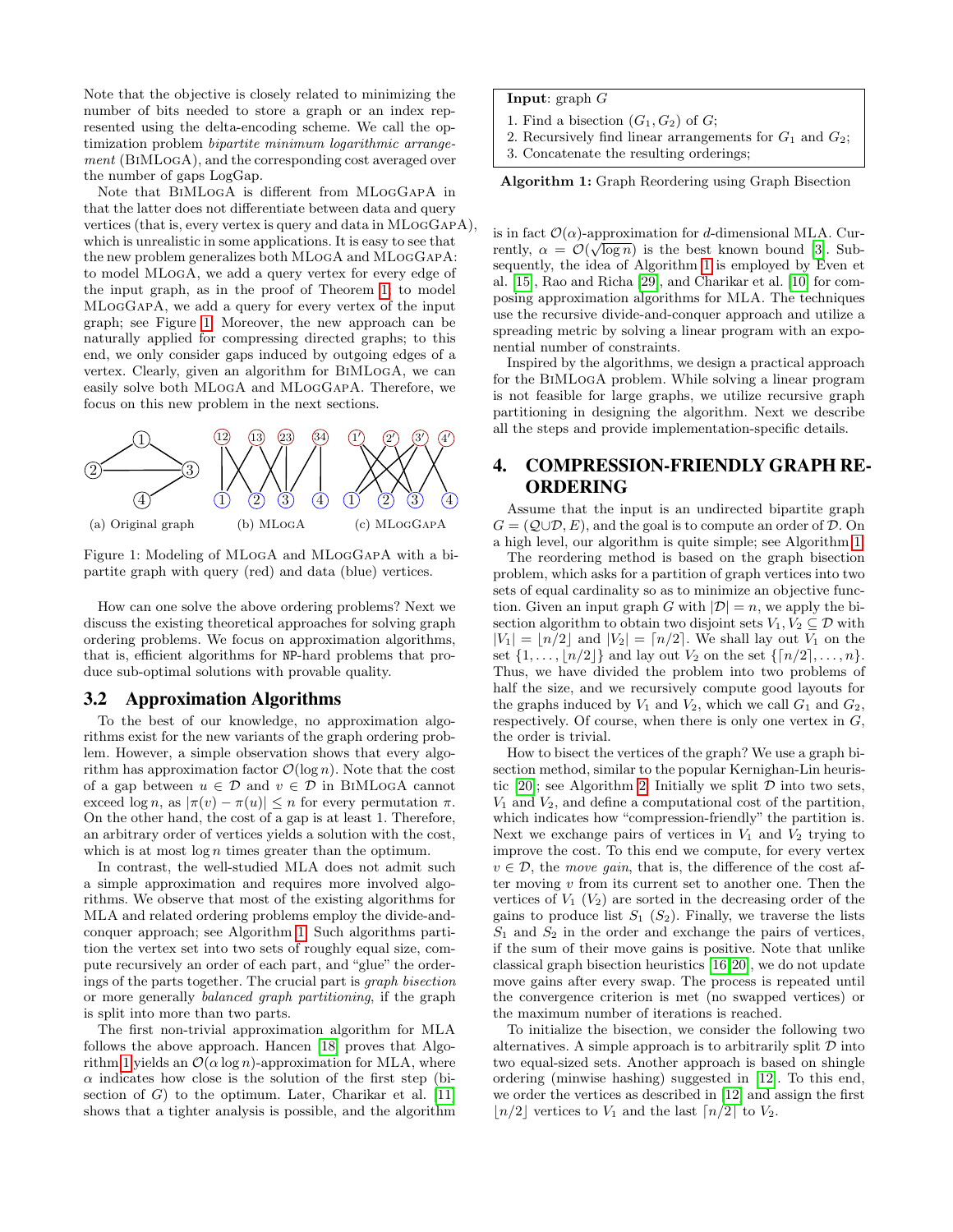<span id="page-4-1"></span>

Algorithm 2: Graph Bisection

Algorithm [2](#page-4-1) tries to minimize the following objective function of the sets  $V_1$  and  $V_2$ , which is motivated by BIMLOGA. For every vertex  $q \in \mathcal{Q}$ , let  $\deg_1(q) = |\{(q, v) : v \in V_1\}|$ , that is, the number of adjacent vertices in set  $V_1$ ; define  $\deg_2(q)$ similarly. Then the cost of the partition is

$$
\sum_{q\in\mathcal{Q}}\left(\deg_1(q)\log(\frac{n_1}{\deg_1(q)+1})+\deg_2(q)\log(\frac{n_2}{\deg_2(q)+1})\right)
$$

where  $n_1 = |V_1|$  and  $n_2 = |V_2|$ . The cost estimates the required number of bits needed to represent  $G$  using deltaencoding. If the neighbors of  $q \in \mathcal{Q}$  are uniformly distributed in the final arrangement of  $V_1$  and  $V_2$ , then the the average gap between consecutive numbers in the  $q$ 's adjacency list is  $\text{gap}_1 := n_1/(\text{deg}_1(q) + 1)$  and  $\text{gap}_2 := n_2/(\text{deg}_2(q) + 1)$  for  $V_1$  and  $V_2$ , respectively; see Figure [2.](#page-4-2) There are  $(\deg_1(q)-1)$ gaps between vertices in  $V_1$  and  $(\text{deg}_2(q) - 1)$  gaps between vertices in  $V_2$ . Hence, we need approximately  $(\deg_1(q) 1) \log(\text{gap}_1) + (\text{deg}_2(q) - 1) \log(\text{gap}_2)$  bits to compress the within-group gaps. In addition, we have to account for the average gap between the last vertex of  $V_1$  and the first vertex of  $V_2$ , which is  $(\text{gap}_1 + \text{gap}_2)$ . Assuming that  $n_1 = n_2$ , we have  $\log(\text{gap}_1 + \text{gap}_2) = \log(\text{gap}_1) + \log(\text{gap}_2) + C$ , where  $C$  is a constant with respect to the data vertex assignment, and hence, it can be ignored in the optimization. Adding this between-group contribution to the within-group contributions gives the above expression.

<span id="page-4-2"></span>

Figure 2: Partitioning  $D$  into  $V_1$  and  $V_2$  for a query  $q \in \mathcal{Q}$ with  $\deg_1(q) = 3$  and  $\deg_2(q) = 2$ .

Note that using the cost function, it is straightforward to implement  $ComputeMoveGain(v)$  function from Algo-rithm [2](#page-4-1) by traversing all the edges  $(q, v) \in E$  for  $v \in \mathcal{D}$  and summing up the cost differences of moving  $v$  to another set.

Combining all the steps of Algorithm [1](#page-3-3) and Algorithm [2,](#page-4-1) we have the following claim.

THEOREM 2. The algorithm produces a vertex order in  $\mathcal{O}(m \log n + n \log^2 n)$  time.

PROOF. There are  $\lceil \log n \rceil$  levels of recursion. Each call of graph bisection requires computing move gains and sorting of *n* elements. The former can be done in  $\mathcal{O}(m)$  steps, while the latter requires  $\mathcal{O}(n \log n)$  steps. Summing over all subproblems, we get the claim of the theorem.  $\Box$ 

#### 4.1 Implementation

,

Due to the simplicity of the algorithm, it can be efficiently implemented in parallel or distributed manner. For the former, we notice that two different recursive calls of Algorithm [1](#page-3-3) are independent, and thus, can be executed in parallel. Analogously, a single bisection procedure can easily be parallelized, as each of its steps computes independent values for every vertex, and a parallel implementation of sorting can be used. In our implementation, we employ the fork-join computation model in which small enough graphs are processed sequentially, while larger graphs which occur on the first few levels of recursion are solved in parallel manner.

Our distributed implementation relies on the vertex-centric programming model and runs in the Giraph framework<sup>[1](#page-4-3)</sup>. In Giraph, a computation is split into supersteps that consists of processing steps: (i) a vertex executes a user-defined function based on local vertex data and on data from adjacent vertices, (ii) the resulting output is sent along outgoing edges. Supersteps end with a synchronization barrier, which guarantees that messages sent in a given superstep are received at the beginning of the next superstep. The whole computation is executed iteratively for a certain number of rounds, or until a convergence property is met.

Algorithm [2](#page-4-1) is implemented in the vertex-centric model with a simple modification. The first two supersteps compute move gains for all data vertices. To this end, every query vertex calculates the differences of the cost function when its neighbor moves from a set to another one. Then, every data vertex sums up the differences over its query neighbors. Given the move gains, we exchange the vertices as follows. Instead of sorting the move gains, we construct, for both sets, an approximate histogram of the gain values. Since the size of the histograms is small enough, we collect the data on a dedicated host, and decide how many vertices from each bin should exchange its set. On the last superstep, this information is propagated over all data vertices and the corresponding swaps take effect.

# <span id="page-4-0"></span>5. EXPERIMENTS

We design our experiments to answer two primary questions: (i) How well does our algorithm compress graphs and indexes in comparison with existing techniques? (ii) How do various parameters of the algorithm contribute to the solution, and what are the best parameters?

#### 5.1 Dataset

For our experiments, we use several publicly available web graphs, social networks, and inverted document indexes; see Table [1.](#page-5-0) In addition, we run evaluation on two large subgraphs of the Facebook friendship graph and a sample of the Facebook search index. These private datasets serve to demonstrate scalability of our approach. We do not release

<span id="page-4-3"></span><sup>1</sup>http://giraph.apache.org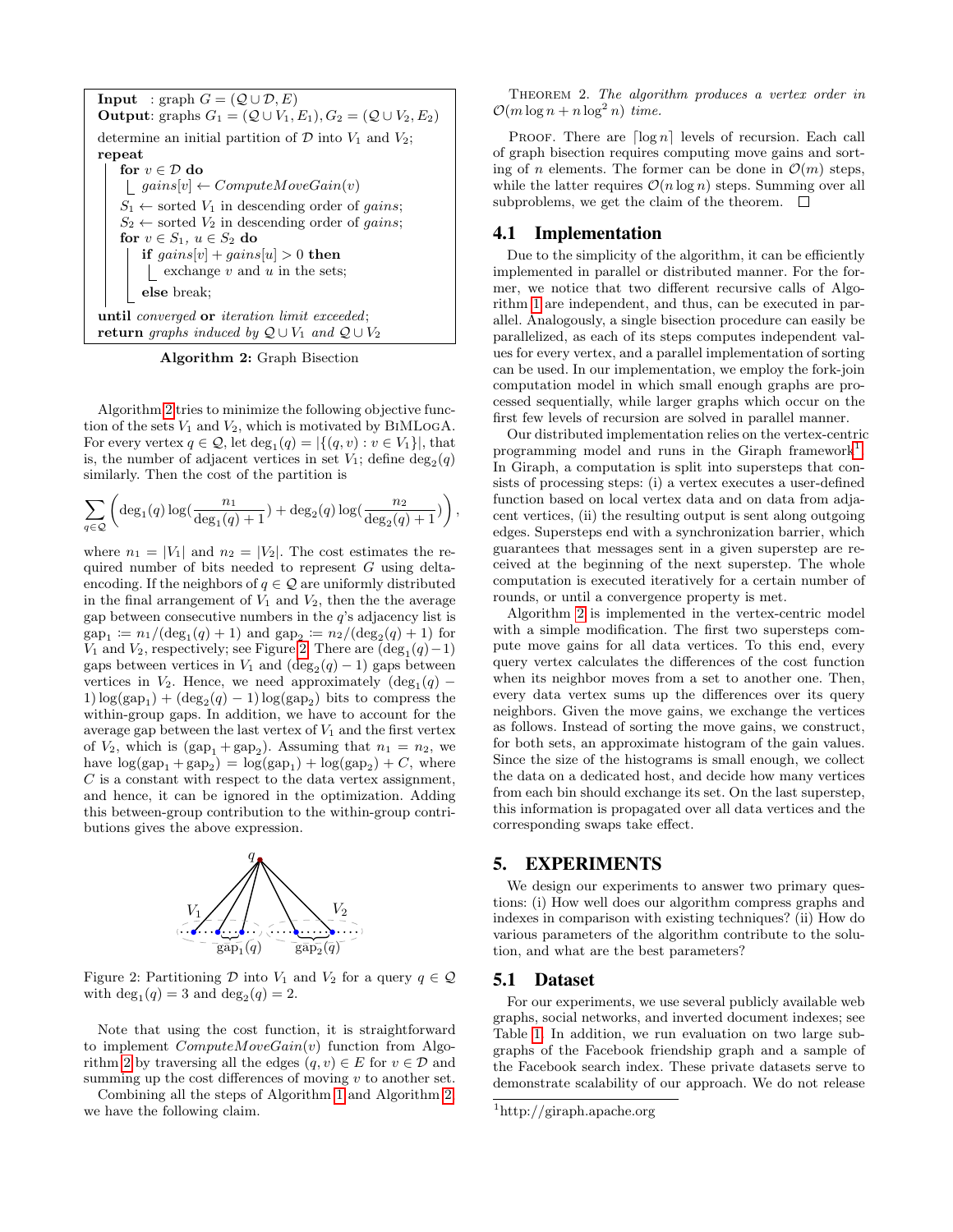the datasets and our source code due to corporate restrictions. Before running the tests, all the graphs are made unweighted and converted to bipartite graphs as described in Section [3.1.](#page-2-0) Our dataset is as follows.

- Enron represents an email communication network; data is available at [https://snap.stanford.edu/data.](https://snap.stanford.edu/data)
- AS-Oregon is an Autonomous Systems peering information inferred from Oregon route-views in 2001; data is available at [https://snap.stanford.edu/data.](https://snap.stanford.edu/data)
- FB-NewOrlean contains a list of all of the user-to-user links from the Facebook New Orleans network; the data was crawled and anonymized in 2009 [\[36\]](#page-9-30).
- web-Google represents web pages with hyperlinks between them. The data was released in 2002 by Google; data is available at [https://snap.stanford.edu/data.](https://snap.stanford.edu/data)
- LiveJournal is an undirected version of the public social graph (snapshot from 2006) containing 4.8 million vertices and 42.9 million edges [\[35\]](#page-9-31).
- Twitter is a public graph of tweets, with about 41 million vertices (twitter accounts) and 2.4 billion edges (denoting followership) [\[21\]](#page-9-32).
- Gov2 is an inverted index built on the TREC 2004 Terabyte Track test collection, consisting of 25 million .gov sites crawled in early 2004.
- ClueWeb09 is an inverted index built on the ClueWeb 2009 TREC Category B test collection, consisting of 50 million English web pages crawled in 2009.
- FB-Posts-1B is an inverted index built on a sample of one billion Facebook posts, containing the longest posting lists. Since the posts have no hierarchical URLs, the Natural order for this index is random.
- FB-300M and FB-1B are two subgraphs of the Facebook friendship graph; the data was anonymized before processing.

To build the inverted indexes for Gov2 and ClueWeb09, the body text was extracted using Apache Tika<sup>[2](#page-5-1)</sup> and the words lowercased and stemmed using the Porter2 stemmer; no stopwords were removed. We consider only long posting lists containing more than 4096 elements.

<span id="page-5-0"></span>

| Graph        | $\mathcal{Q}$       |                     | Е                 |  |
|--------------|---------------------|---------------------|-------------------|--|
| Enron        | 9,660               | 9,660               | 224,896           |  |
| AS-Oregon    | 13,579              | 13,579              | 74,896            |  |
| FB-NewOrlean | 63,392              | 63,392              | 1,633,662         |  |
| web-Google   | 356,648             | 356,648             | 5,186,648         |  |
| LiveJournal  | 4,847,571           | 4,847,571           | 85,702,474        |  |
| Twitter      | 41,652,230          | 41,652,230          | 2,405,026,092     |  |
| Gov2         | 39,187              | 24,618,755          | 5,322,924,226     |  |
| ClueWeb09    | 96,741              | 50,130,884          | 14,858,911,083    |  |
| FB-Posts-1B  | $60 \times 10^3$    | $1 \times 10^9$     | $20 \times 10^9$  |  |
| FB-300M      | $300 \times 10^{6}$ | $300 \times 10^{6}$ | $90 \times 10^9$  |  |
| $FB-1B$      | $1\times10^9$       | $1 \times 10^9$     | $300 \times 10^9$ |  |

Table 1: Basic properties of our dataset.

# 5.2 Techniques

We compare our new algorithm (referred to as BP) with the following competitors.

• Natural is the most basic order defined for a graph. For web graphs and document indexes, the order is the

<span id="page-5-1"></span><sup>2</sup>http://tika.apache.org

URL lexicographic ordering used in [\[8,](#page-9-4) [28\]](#page-9-5). For social networks, the order is induced by the original adjacency matrix.

- BFS is given by the bread-first search graph traversal algorithm as utilized in [\[2\]](#page-9-11).
- Minhash is the lexicographic order of 10 minwise hashes of the adjacency sets. The same approach with only 2 hashes is called *double shingle* in [\[12\]](#page-9-3).
- TSP is a heuristic for document reordering suggested by Shieh et al. [\[31\]](#page-9-9), which is based on solving the maximum travelling salesman problem. We implemented the variant of the algorithm that performs best in the authors' experiments. Since the algorithm is computationally expensive, we run it on small instances only. The sparsification techniques presented in [\[5,](#page-9-6)[14\]](#page-9-8) would allow us to scale to the larger graphs, but they are too complex to re-implement faithfully.
- LLP represents an order computed by the Layered Label Propagation algorithm [\[7\]](#page-9-2).
- Spectral order is given by the second smallest eigenvector of the Laplacian matrix of the graph [\[19\]](#page-9-15).
- Multiscale is an algorithm based on the multi-level algebraic methodology suggested for solving MLogA [\[30\]](#page-9-14).
- SlashBurn is a method for matrix reordering [\[22\]](#page-9-16).

# 5.3 Effect of BP parameters

BP has a number of parameters that can affect its quality and performance. In the following we discuss some of the parameters and explain our choice of their default values.

An important aspect of BP is how two sets,  $V_1$  and  $V_2$ , are initialized in Algorithm [2.](#page-4-1) Arguably the initialization procedure might affect the quality of the final vertex order. To verify the hypothesis, we implemented four initialization techniques that bisect a given graph: Random, Natural, BFS, and Minhash. The techniques order the data vertices,  $D$ , using the corresponding algorithm, and then split the order into two sets of equal size. In the experiment, we intentionally consider only the simplest and most efficient bisection techniques so as to keep the complexity of the BP algorithm low. Figure [3](#page-6-0) illustrates the effect of the initialization methods for graph bisection. Note that initialization plays a role to some extent, and there is no consistent winner. BFS is the best initialization for three of the graphs but does not produce an improvement on the indexes. One explanation is that the indexes contain high-degree query vertices, that make the BFS order essentially random. Overall, the difference between the final results is not substantial, and even the worst initialization yields better orders than the alternative algorithms do. Therefore, we utilize the simplest approach, Random, for graphs and Minhash for indexes as the default technique for bisection initialization.

Is it always necessary to perform  $\log n$  levels of recursion to get a reasonable solution? Figure [4](#page-6-1) shows the quality of the resulting vertex order after a fixed number,  $i$ , of recursion splits. For every i (that is, when there are  $2<sup>i</sup>$  disjoint sets), we stop the algorithm and measure the quality of the order induced by the random assignment of vertices respecting the partition. It turns out that graph bisection is beneficial only when  $D$  contains more than a few tens of vertices. In our implementation, we set  $(\log n - 5)$  for the depth of recursion, which slightly reduces the overall running time. It might be possible to improve the final quality by finding an optimal solution (e.g., using an exhaustive search or a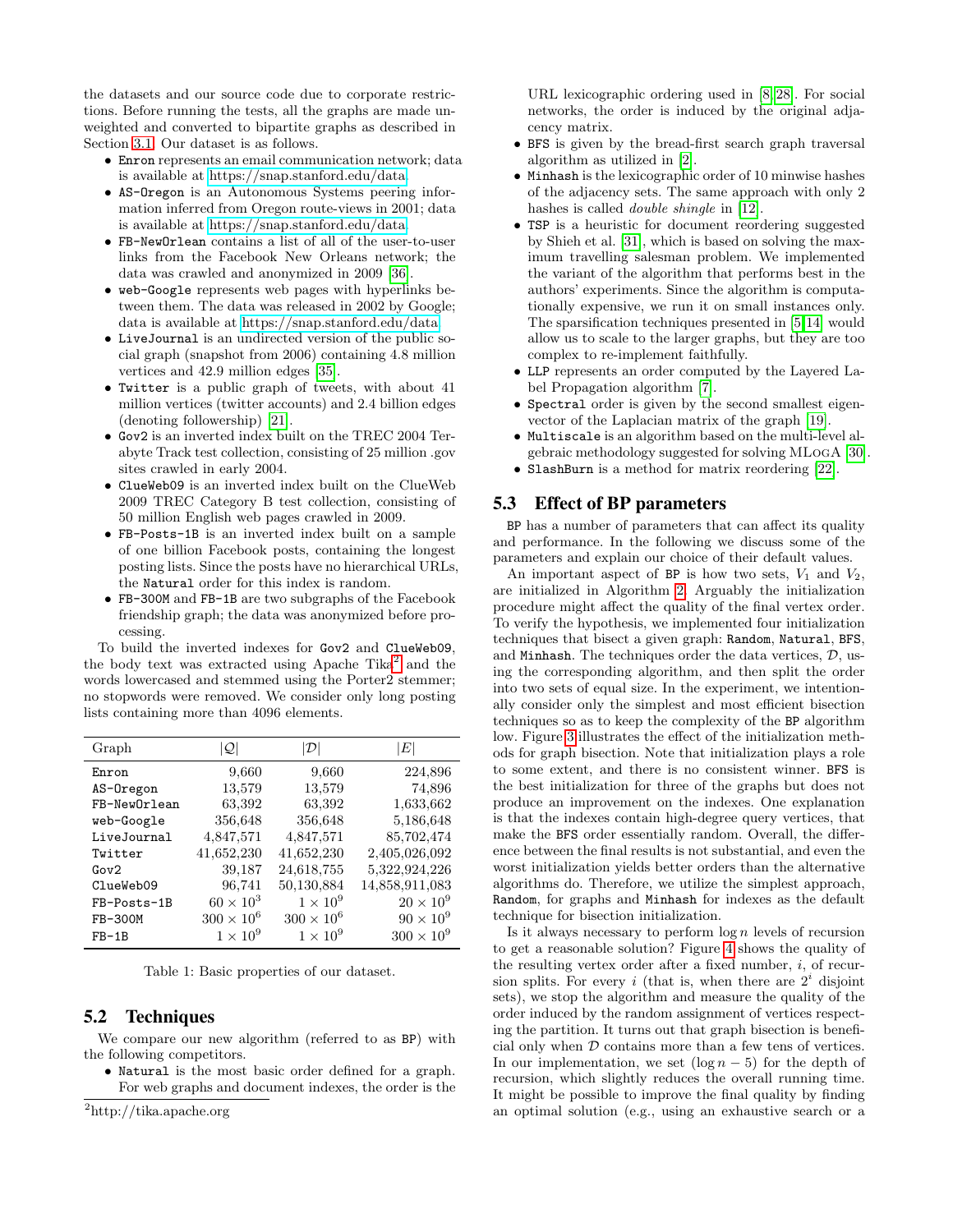<span id="page-6-0"></span>

Figure 3: LogGap cost of the resulting order produced with different initialization approaches for graph bisection.

<span id="page-6-1"></span>

Figure 4: LogGap cost of the resulting order produced with a fixed depth of recursion. Note that the last few splits make insignificant contributions to the final quality.

linear program) for small subgraphs on the lowest levels of the recursion. We leave the investigation for future research.

Figure [5](#page-6-2) illustrates the speed of convergence of our optimization procedure utilized for improving graph partitioning in Algorithm [2.](#page-4-1) The two sets approach a locally optimal state within a few iterations. The number of required iterations increases, as the depth of recursion gets larger. Generally, the number of moved vertices per iteration does not exceed 1% after 20 iterations, even for the deepest recursion levels. Therefore, we use 20 as the default number of iterations in all our experiments.

# 5.4 Compression ratio

Table [2](#page-7-0) presents a comparison of various reordering methods on social networks and web graphs. We evaluate the following measures: (i) the cost of the BiMLogA problem  $(LogGap)$ , (ii) the cost of the MLOGA problem (the logarithmic difference averaged over the edges, Log), (iii) the average number of bits per edge needed to encode the graph with WebGraph [\[8\]](#page-9-4) (referred to as BV). The results suggest that BP yields the best compression on all but one instance, providing an  $5 - 20\%$  improvement over the best alternative. An average gain over a non-reordered solution reaches impressive 50%. The runner-up approaches, TSP, LLP, and Multiscale, also significantly outperform the natural order. However, their straightforward implementations are not scalable for large graphs (none of them is able to process Twitter within a few hours), while efficient implementations are arguably more complicated than BP.

<span id="page-6-2"></span>

Figure 5: The average percentage of moved vertices on an iteration of Algorithm [2](#page-4-1) for various levels of recursion. The data is computed for LiveJournal.

<span id="page-6-3"></span>

Figure 6: Adjacency matrices of FB-NewOrlean after applying various reordering algorithms; nonzero elements are blue.

The computed results for FB-300M and FB-1B demonstrate that the new reordering technique is beneficial for very large graphs, too. Unfortunately, we were not able to calculate the compression rate for the graphs, as WebGraph [\[8\]](#page-9-4) does not provide distributed implementation. However, the experiment indicates that BP outperforms Natural by around 50% and outperforms Minhash by around 30%.

The compression ratio of inverted indexes is illustrated in Table [3,](#page-7-1) where we evaluate the Partitioned Elias-Fano [\[25\]](#page-9-17) encoding and Binary Interpolative Coding [\[24\]](#page-9-18) (respectively PEF and BIC). Here the results are reported in average bits per edge. Again, our new algorithm largely outperforms existing approaches in terms of both LogGap cost and compression rate. BP has a large impact on the indexes, achieving a 22% and a 15% compression improvement over alterna-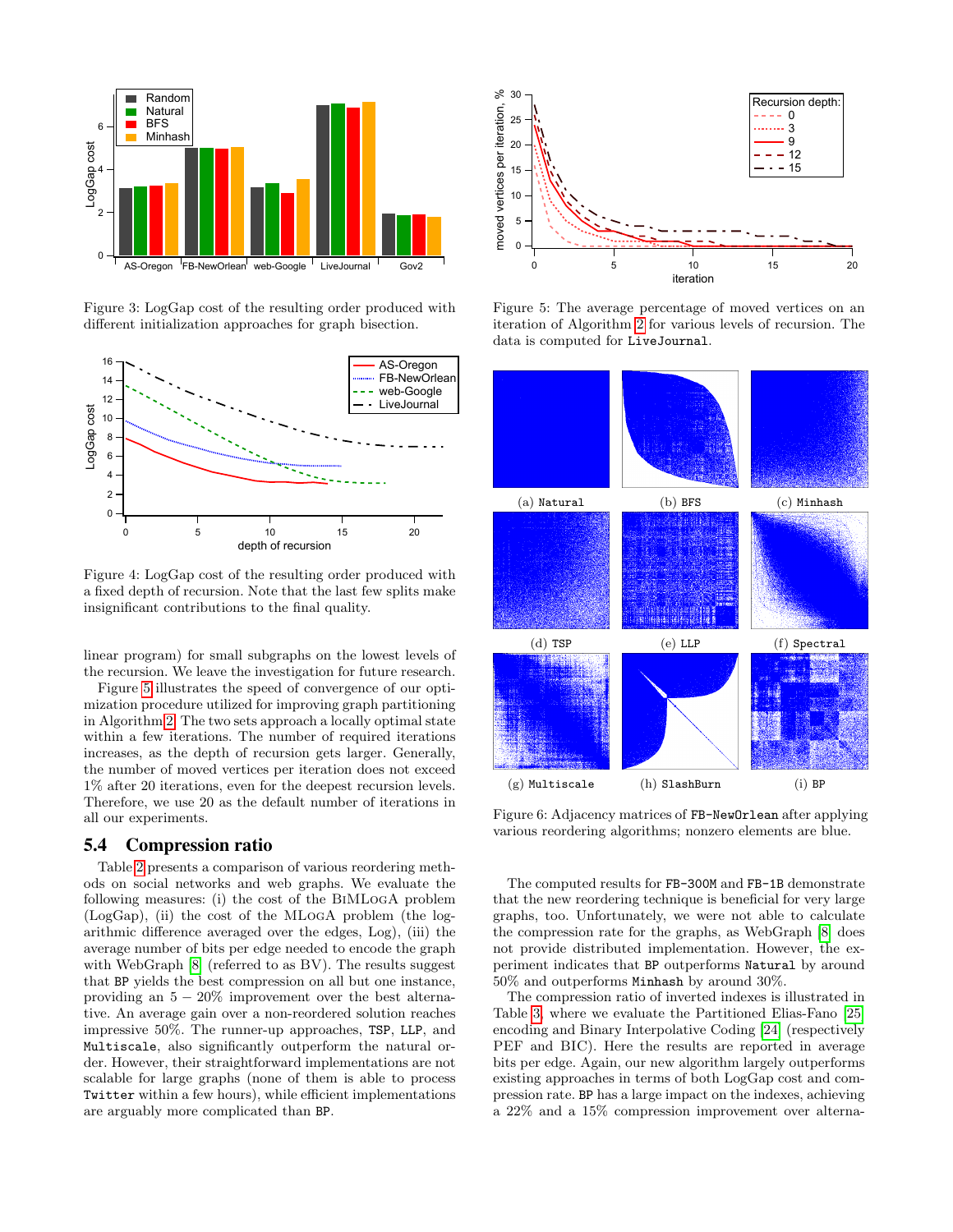<span id="page-7-0"></span>

| Graph        | Algorithm      | LogGap    | Log      | BV               |
|--------------|----------------|-----------|----------|------------------|
| Enron        | Natural        | 5.01      | 9.82     | 7.80             |
|              | <b>BFS</b>     | 4.86      | 9.97     | 7.70             |
|              | Minhash        | 4.91      | 10.12    | 7.68             |
|              | TSP            | 3.95      | 9.46     | 6.58             |
|              | LLP            | 3.96      | 8.55     | 6.51             |
|              | Spectral       | 5.43      | 9.41     | 8.60             |
|              | Multiscale     | 4.23      | 8.00     | 6.90             |
|              | SlashBurn      | 5.11      | 10.18    | 8.05             |
|              | ΒP             | 3.69      | 8.26     | 6.24             |
| AS-Oregon    | Natural        | 7.88      | 12.06    | 13.34            |
|              | <b>BFS</b>     | 4.71      | 11.06    | 7.97             |
|              | Minhash        | 4.47      | 11.17    | 7.56             |
|              | TSP            | 3.59      | 10.39    | 6.66             |
|              |                |           |          |                  |
|              | LLP            | 4.42      | 8.32     | 7.47             |
|              | Spectral       | 5.64      | 9.53     | 8.76             |
|              | Multiscale     | 4.53      | 7.23     | 7.31             |
|              | SlashBurn      | 4.50      | 10.66    | 8.74             |
|              | ΒP             | 3.15      | $9.21\,$ | 6.25             |
| FB-NewOrlean | Natural        | 9.74      | 14.29    | 14.64            |
|              | <b>BFS</b>     | $7.16\,$  | 12.63    | 10.79            |
|              | Minhash        | 7.06      | 12.57    | 10.62            |
|              | TSP            | 5.62      | 11.61    | 8.96             |
|              | LLP            | 5.37      | 9.41     | 8.54             |
|              | Spectral       | 7.64      | 11.49    | 11.79            |
|              | Multiscale     | $5.90\,$  | 9.58     | 9.25             |
|              | SlashBurn      | 8.37      | 13.06    | 12.65            |
|              | ΒP             | 4.99      | 9.45     | 8.16             |
| web-Google   | Natural        | 13.39     | 16.74    | 20.08            |
|              | <b>BFS</b>     | 5.57      | 11.21    | 7.69             |
|              |                | 5.65      | 13.14    |                  |
|              | Minhash<br>TSP | 3.28      | 7.99     | $6.87\,$<br>4.77 |
|              |                |           |          |                  |
|              | LLP            | 3.75      | 6.70     | 5.13             |
|              | Spectral       | 6.68      | 10.25    | 9.16             |
|              | Multiscale     | 2.72      | 4.82     | 4.10             |
|              | SlashBurn      | 8.02      | 14.46    | 10.29            |
|              | ΒP             | 3.17      | 7.74     | 4.68             |
| LiveJournal  | Natural        | 10.43     | 17.44    | 14.61            |
|              | BFS            | 10.52     | 17.59    | 14.69            |
|              | Minhash        | $10.79\,$ | 17.76    | 15.07            |
|              | LLP            | 7.46      | 12.25    | 11.12            |
|              | ΒP             | 7.03      | 12.79    | 10.73            |
| Twitter      | Natural        | 15.23     | 23.65    | 21.56            |
|              | BFS            | 12.87     | 22.69    | 17.99            |
|              | Minhash        | 10.43     | 21.98    | 14.76            |
|              | ΒP             | 7.91      | 20.50    | 11.62            |
| FB-300M      | Natural        | 17.65     | 25.34    |                  |
|              | Minhash        | 13.06     | 24.9     |                  |
|              | ΒP             | 8.39      | 18.13    |                  |
| $FB-1B$      | Natural        | 19.63     | 27.22    |                  |
|              | Minhash        | 14.60     | 26.89    |                  |
|              | ΒP             | 8.66      | 18.36    |                  |

Table 2: Reordering results of various algorithms on graphs: the costs of MLogA, BiMLogA, and the number of bits per edge required by BV. The best results in every column are highlighted. We present the results that completed the computation within a few hours.

<span id="page-7-1"></span>

| Index         | Algorithm  | LogGap | PEF   | BIC  |
|---------------|------------|--------|-------|------|
| Gov2          | Natural    | 2.12   | 3.12  | 2.52 |
|               | <b>BFS</b> | 2.07   | 3.00  | 2.44 |
|               | Minhash    | 2.12   | 3.12  | 2.52 |
|               | BP         | 1.81   | 2.44  | 1.95 |
| ClueWeb09     | Natural    | 2.91   | 4.99  | 4.05 |
|               | <b>BFS</b> | 2.91   | 4.99  | 4.06 |
|               | Minhash    | 2.91   | 4.99  | 4.05 |
|               | BP         | 2.55   | 4.34  | 3.50 |
| $FB-Posts-1B$ | Natural    | 8.03   | 10.19 | 9.95 |
|               | Minhash    | 3.41   | 4.96  | 4.24 |
|               | BP         | 2.95   | 4.18  | 3.61 |

Table 3: Reordering results of various algorithms on inverted indexes with highlighted best results.

tives; these gains are almost identical for PEF and BIC.

An interesting question is why does the new algorithm perform best on most of the tested graphs. In Figure [7](#page-8-1) we analyze the number of gaps between consecutive numbers of graph adjacency lists. It turns out that BP and LLP have quite similar gap distributions, having notably more shorter gaps than the alternative methods. Note that the number of edges that the BV encoding is able to copy is related to the number of consecutive integers in the adjacency lists; hence short gaps strongly influences its performance. At the same time, BP is slightly better at longer gaps, which is a reason why the new algorithm yields a higher compression ratio.

We point out that the cost of BIMLOGA, LogGap, is more relevant for the compression rate than the cost of MLogA; see Figure [8.](#page-8-2) The observation agrees with the previous evaluation of Boldi et al. [\[7\]](#page-9-2) and motivates our research on the former problem. The Pearson correlation coefficients between the LogGap cost and the average number of bit per edge using BV, PEF, and BIC encoding schemes are 0.9853, 0.8487, and 0.8436, respectively. While the high correlation between LogGap and BV is observed earlier [\[8,](#page-9-4) [12\]](#page-9-3), the relation between LogGap and PEF or BIC is a new phenomenon. A possible explanation is that the schemes encode a sequence of  $k$  integers in the range  $[1..n]$  using close to the informationtheoretic minimum of  $k(1 + \lfloor \log_2(n/k) \rfloor)$  bits [\[25\]](#page-9-17), which is equivalent to our optimization function utilized in Algorithm [2.](#page-4-1) It might be possible to construct a better model for the two encoding schemes, where the cost of the optimization problem has a higher correlation with the final compression ratio. For example, this can be achieved by increasing the weights of "short" gaps that generally require more than  $log(gap)$  bits. We leave the question for future investigation.

Figure [6](#page-6-3) presents an alternative comparison of the impact of the reordering algorithms on the FB-NewOrlean graph. Note that only BP and LLP are able to find communities in the graph (dense subgraphs), that can be compressed efficiently. The recursive nature of BP is also clearly visible.

# 5.5 Running time

We created and tested two implementations of our algorithm, parallel and distributed. The parallel version is implemented in C++11 and compiled with the highest optimization settings. The tests are performed on a machine with Intel(R)  $Xeon(R)$  CPU E5-2660 @ 2.20GHz (32 cores)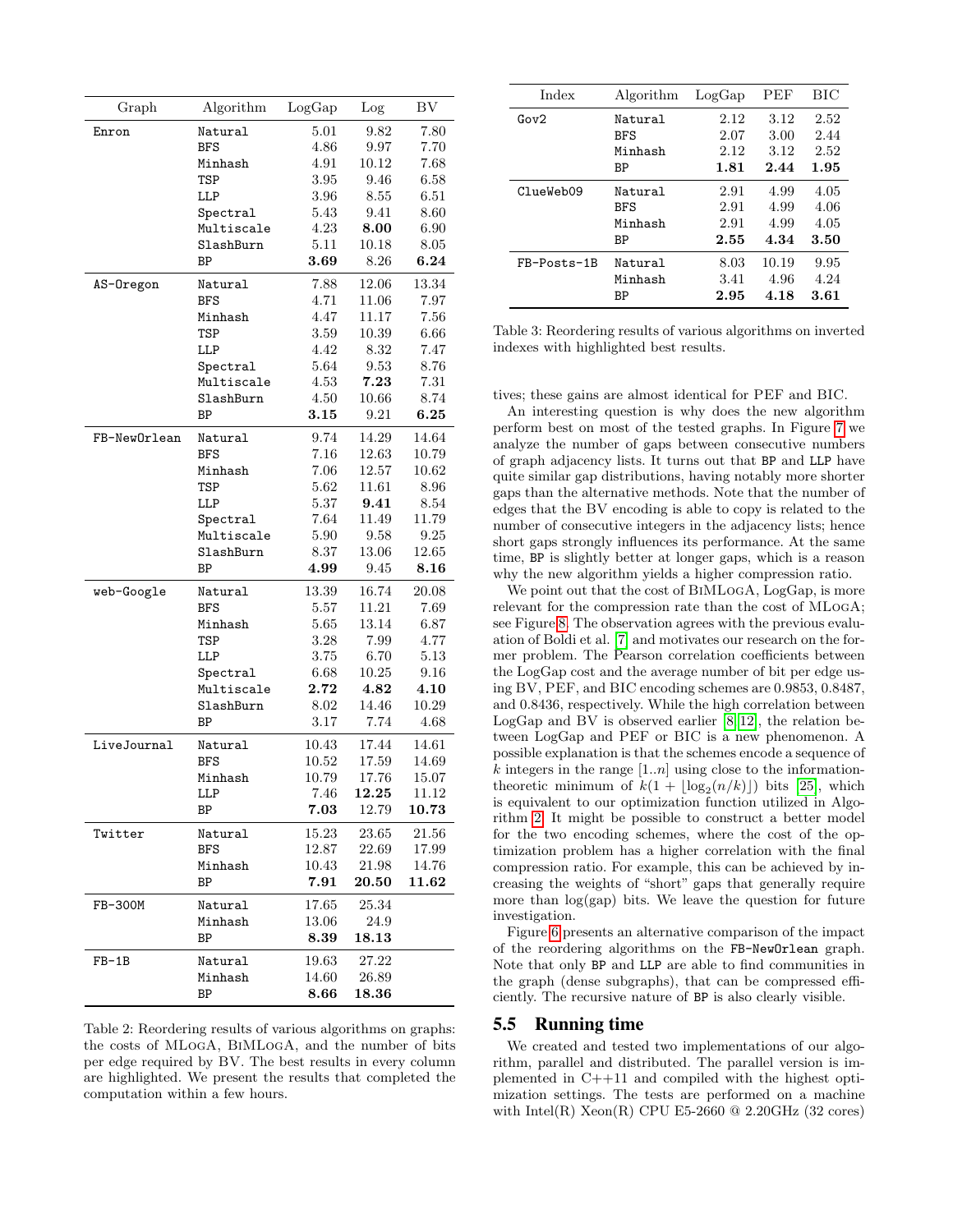<span id="page-8-1"></span>

Figure 7: Distribution of gaps between consecutive elements of graph adjacency lists induced by various algorithms.

<span id="page-8-2"></span>

Figure 8: LogGap cost against the average number of bits per edge using various encoding schemes.

with 128GB RAM. Our algorithm is highly scalable; the largest instances of our dataset, Gov2, ClueWeb09 and FB-Posts-1B, are processed with BP within 29, 129, and 163 minutes, respectively. In contrast, even the simplest Minhash takes 14, 42, and 70 minutes for the indexes. Natural and BFS also have comparable running times on the graphs. Our largest graphs, Twitter and LiveJournal, require 149 and 3 minutes; all the smaller graphs are processed within a few seconds. In comparison, the author's implementation of LLP with the default settings takes 23 minutes on LiveJournal and is not able to process Twitter within a reasonable time. The other alternative methods are less efficient; for instance, Multiscale runs 12 minutes and TSP runs 3 minutes on web-Google. The single-machine implementation of BP is also memory-efficient, utilizing less than twice the space required to store the graph edges.

The distributed version of BP is implemented in Java. We run experiments using the distributed implementation only on FB-300M and FB-1B graphs, using a cluster of a few tens of machines. FB-300M is processed within 350 machine-hours, while the computation on FB-1B takes around 2800 machinehours. In comparison, the running time of the Minhash algorithm is 20 and 60 machine-hours on the same cluster configuration, respectively. Despite the fact that our implementation is a part of a general graph partitioning framework [\[1\]](#page-9-33), which is not specifically optimized for the problem, BP scales almost linearly with the size of the utilized cluster and processes huge graphs within a few hours.

#### <span id="page-8-0"></span>6. CONCLUSIONS AND FUTURE WORK

We presented a new theoretically sound algorithm for graph reordering problem and experimentally proved that the resulting vertex orders allow to compress graphs and indexes more efficiently than the existing approaches. The method is highly scalable, which is demonstrated via evaluation on several graphs with billions of vertices and edges. While we see impressive gains in the compression ratio, we believe there is still much room for further improvement. In particular, our graph bisection technique ignore the freedom of orienting the decomposition tree. An interesting question is whether a postprocessing step that "flips" left and right children of tree nodes can be helpful. It is shown in [\[4\]](#page-9-34) that there is an  $\mathcal{O}(n^{2.2})$ -time algorithm that computes an optimal tree orientation for the MLA problem. Whether there exists a similar algorithm for MLogA or BiMLogA, is open.

While our primary motivation is compression, graph reordering plays an important role in a number of applications. In particular, various graph traversal algorithms can be accelerated if the in-memory graph layout takes advantage of the cache architecture. Improving vertex and edge locality is important for fast node/link access operations, and thus can be beneficial for generic graph algorithms and applications [\[32\]](#page-9-35). We are currently working on exploring this area and investigating how reordering of graph vertices can improve cache and memory utilization.

From the theoretical point of view, it is interesting to devise better approximation algorithms for the MLogA and BiMLogA problems. It is likely that relaxing the balance condition of the bisection step yields a better approximation, similarly to the recursive algorithm for the MLA problem [\[34\]](#page-9-36). Finally, optimal algorithms for special cases of the problem are also of interest, for example, ordering of certain classes of graphs that occur in practical applications.

# 7. ACKNOWLEDGMENTS

We would like to thank Yaroslav Akhremtsev, Mayank Pundir, and Arun Sharma for fruitful discussions of the problem, Ilya Safro for helping with running experiments with the Multiscale method, and Sebastiano Vigna for helping with the WebGraph library.